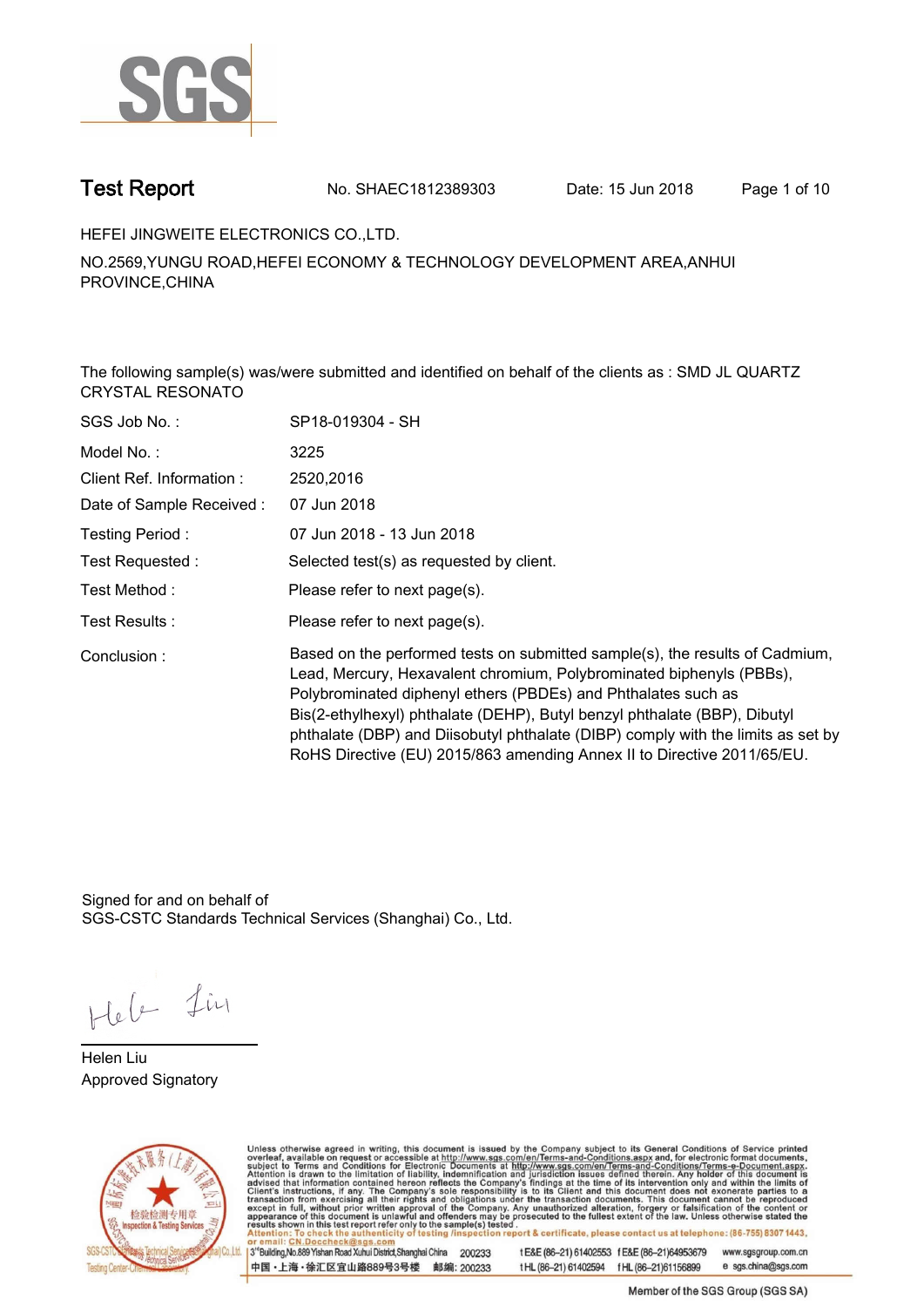

**Test Report. No. SHAEC1812389303 Date: 15 Jun 2018. Page 2 of 10.**

**Test Results :.**

**Test Part Description :.**

| Specimen No.<br>SGS Sample ID |                  | <b>Description</b>        |  |
|-------------------------------|------------------|---------------------------|--|
| SN <sub>1</sub>               | SHA18-123893.001 | Silvery/golden/black body |  |

**Remarks :.(1) 1 mg/kg = 0.0001%.**

**(2) MDL = Method Detection Limit.**

**(3) ND = Not Detected ( < MDL ).**

**(4) "-" = Not Regulated.**

### **RoHS Directive (EU) 2015/863 amending Annex II to Directive 2011/65/EU.**

**Test Method :. With reference to IEC 62321-4:2013+AMD1:2017, IEC62321-5:2013, IEC62321-7-2:2017, IEC 62321-6:2015 and IEC62321-8:2017, analyzed by ICP-OES, UV-Vis and GC-MS..**

| <u>Test Item(s)</u>          | Limit                    | <u>Unit</u> | <b>MDL</b>     | <u>001</u> |
|------------------------------|--------------------------|-------------|----------------|------------|
| Cadmium (Cd)                 | 100                      | mg/kg       | $\overline{2}$ | <b>ND</b>  |
| Lead (Pb)                    | 1000                     | mg/kg       | $\overline{2}$ | ND         |
| Mercury (Hg)                 | 1000                     | mg/kg       | $\overline{2}$ | ND         |
| Hexavalent Chromium (Cr(VI)) | 1000                     | mg/kg       | 8              | ND         |
| Sum of PBBs                  | 1000                     | mg/kg       |                | ND         |
| Monobromobiphenyl            |                          | mg/kg       | 5              | ND         |
| Dibromobiphenyl              | $\overline{\phantom{0}}$ | mg/kg       | 5              | ND         |
| Tribromobiphenyl             | $\overline{a}$           | mg/kg       | 5              | ND         |
| Tetrabromobiphenyl           | -                        | mg/kg       | 5              | ND         |
| Pentabromobiphenyl           | $\overline{\phantom{0}}$ | mg/kg       | 5              | ND         |
| Hexabromobiphenyl            | -                        | mg/kg       | 5              | ND         |
| Heptabromobiphenyl           |                          | mg/kg       | 5              | ND         |
| Octabromobiphenyl            | -                        | mg/kg       | 5              | ND         |
| Nonabromobiphenyl            |                          | mg/kg       | 5              | ND         |
| Decabromobiphenyl            |                          | mg/kg       | 5              | ND         |
| Sum of PBDEs                 | 1000                     | mg/kg       | -              | ND         |
| Monobromodiphenyl ether      | ۰                        | mg/kg       | 5              | ND         |
| Dibromodiphenyl ether        | -                        | mg/kg       | 5              | <b>ND</b>  |
| Tribromodiphenyl ether       | -                        | mg/kg       | 5              | ND         |
| Tetrabromodiphenyl ether     |                          | mg/kg       | 5              | ND         |
|                              |                          |             |                |            |



Unless otherwise agreed in writing, this document is issued by the Company subject to its General Conditions of Service printed overleaf, available on request or accessible at http://www.sgs.com/en/Terms-and-Conditions.asp

3<sup>rd</sup>Building, No.889 Yishan Road Xuhui District, Shanghai China 200233 中国·上海·徐汇区宜山路889号3号楼 邮编: 200233 t E&E (86-21) 61402553 f E&E (86-21)64953679 www.sgsgroup.com.cn

t HL (86-21) 61402594 f HL (86-21) 61156899 e sgs.china@sgs.com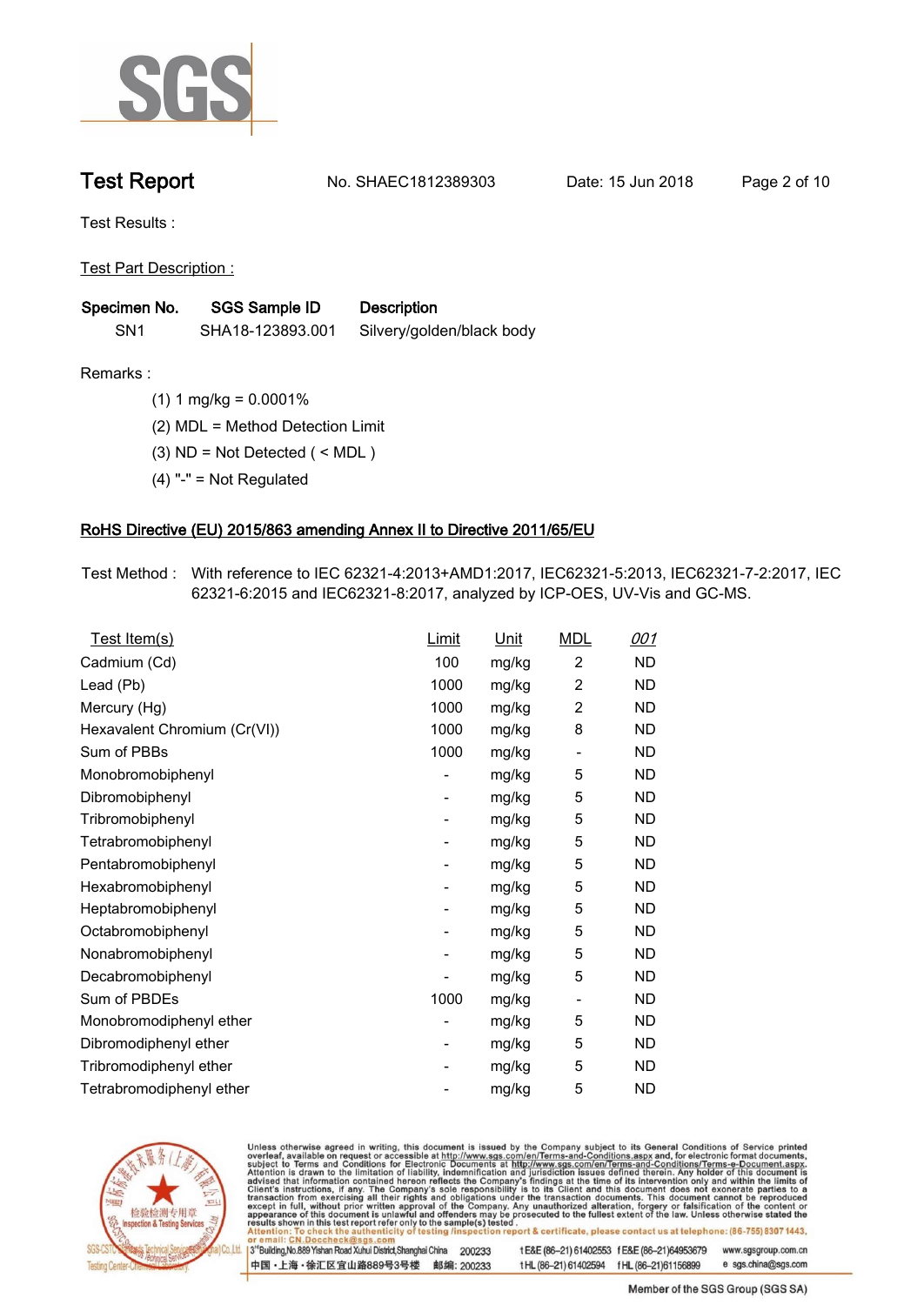

**Test Report. No. SHAEC1812389303** Date: 15 Jun 2018

| age 3 of 10 |  |  |
|-------------|--|--|
|             |  |  |

| Test Item $(s)$                   | Limit                    | Unit  | <b>MDL</b> | <u>001</u> |
|-----------------------------------|--------------------------|-------|------------|------------|
| Pentabromodiphenyl ether          | Ξ.                       | mg/kg | 5          | <b>ND</b>  |
| Hexabromodiphenyl ether           | $\overline{\phantom{a}}$ | mg/kg | 5          | <b>ND</b>  |
| Heptabromodiphenyl ether          | $\overline{\phantom{a}}$ | mg/kg | 5          | <b>ND</b>  |
| Octabromodiphenyl ether           | ۰.                       | mg/kg | 5          | <b>ND</b>  |
| Nonabromodiphenyl ether           | $\overline{\phantom{a}}$ | mg/kg | 5          | ND         |
| Decabromodiphenyl ether           | $\overline{\phantom{a}}$ | mg/kg | 5          | <b>ND</b>  |
| Di-butyl Phthalate (DBP)          | 1000                     | mg/kg | 50         | ND         |
| Benzyl Butyl Phthalate (BBP)      | 1000                     | mg/kg | 50         | <b>ND</b>  |
| Di-2-Ethyl Hexyl Phthalate (DEHP) | 1000                     | mg/kg | 50         | <b>ND</b>  |
| Diisobutyl Phthalates (DIBP)      | 1000                     | mg/kg | 50         | ND         |

**Notes :.**

- **(1)The maximum permissible limit is quoted from RoHS Directive (EU) 2015/863. IEC 62321 series is equivalent to EN 62321 series http://www.cenelec.eu/dyn/www/f?p=104:30:1742232870351101::::FSP\_ORG\_ID,FSP\_LANG**
	- **\_ID:1258637,25**
- **(2)On 4 June 2015, Commission Directive (EU) 2015/863 was published in the Official Journal of the European Union (OJEU) to include the phthalates BBP, DBP, DEHP and DIBP into ANNEX II of the Rohs Recast Directive. The new law restricts each phthalate to no more than 0.1% in each homogeneous material of an electrical product.**
- **(3)The restriction of DEHP, BBP, DBP and DIBP shall apply to medical devices, including in vitro medical devices, and monitoring and control instruments, including industrial monitoring and control instruments, from 22 July 2021.**
- **(4)The restriction of DEHP, BBP, DBP and DIBP shall not apply to cables or spare parts for the repair, the reuse, the updating of functionalities or upgrading of capacity of EEE placed on the market before 22 July 2019, and of medical devices, including in vitro medical devices, and monitoring and control instruments, including industrial monitoring and control instruments, placed on the market before 22 July 2021.**
- **(5)The restriction of DEHP, BBP and DBP shall not apply to toys which are already subject to the restriction of DEHP, BBP and DBP through entry 51 of Annex XVII to Regulation (EC) No 1907/2006..**

### **Halogen.**

**Test Method :. With reference to EN 14582: 2016 , analysis was performed by IC..**

| Test Item $(s)$ | <u>Unit</u> | <b>MDL</b> | <u>001</u> |
|-----------------|-------------|------------|------------|
| Fluorine (F)    | mg/kg       | 50         | 564        |
| Chlorine (CI)   | mg/kg       | 50         | ND         |
| Bromine (Br)    | mg/kg       | 50         | ND         |

中国·上海·徐汇区宜山路889号3号楼 邮编: 200233



Unless otherwise agreed in writing, this document is issued by the Company subject to its General Conditions of Service printed overleaf, available on request or accessible at http://www.sgs.com/en/Terms-and-Conditions.asp results shown in this test report refer only to the sample(s) tested on report & certificate, please contact us at telephone: (86-755) 8307 1443, esting /ins 3<sup>rd</sup>Building, No.889 Yishan Road Xuhui District, Shanghai China 200233 tE&E (86-21) 61402553 fE&E (86-21)64953679 www.sgsgroup.com.cn

tHL (86-21) 61402594 fHL (86-21) 61156899

Member of the SGS Group (SGS SA)

e sgs.china@sgs.com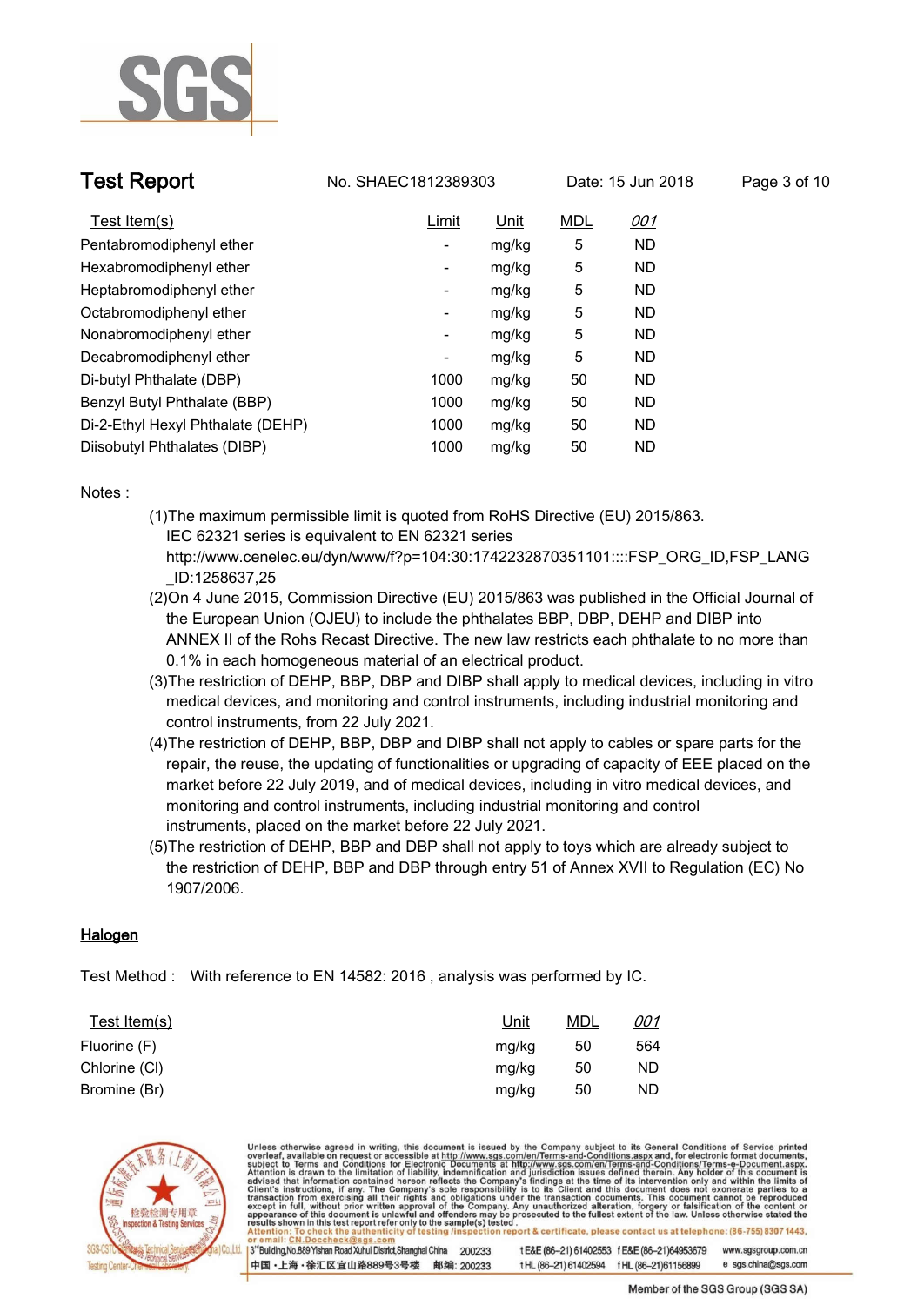

| <b>Test Report</b>            | No. SHAEC1812389303  | Date: 15 Jun 2018                    | Page 4 of 10 |
|-------------------------------|----------------------|--------------------------------------|--------------|
| Test Item $(s)$<br>lodine (I) | <u>Unit</u><br>mg/kg | <b>MDL</b><br><u>001</u><br>ND<br>50 |              |

### **Tetrabromobisphenol A (TBBP-A).**

**Test Method :. With reference to US EPA 3540C: 1996, analysis was performed by GC-MS..**

| Test Item(s)                   |          | Unit MDL 001 |      |
|--------------------------------|----------|--------------|------|
| Tetrabromobisphenol A (TBBP-A) | mg/kg 10 |              | - ND |

### **PFOS (Perfluorooctane Sulfonates) and Perfluorooctanoic Acid (PFOA).**

**Test Method :. With reference to CEN/TS 15968:2010, analysis was performed by LC-MS..**

| Test Item(s)                                   | <u>Limit</u>             | Unit  | MDL | <u>001</u> |
|------------------------------------------------|--------------------------|-------|-----|------------|
| Perfluorooctane Sulfonates (PFOS) <sup>^</sup> | 1000                     | mg/kg | 10  | ND         |
| Perfluorooctanoic Acid (PFOA)                  | $\overline{\phantom{0}}$ | mg/kg | 10  | ND.        |

**Notes :.**

**(1) Max. limit specified by commission regulation (EU) No. 757/2010 amending regulation (EC) No 850/2004.**

**(2) ^ PFOS refer to Perfluorooctanesulfonic acid and its derivatives including Perfluoroctanesulfonic acid, Perfluoroctane sulfonamide, N-Methylperfluoroctane sulfonamide, N-Ethylperfluoroctane sulfonamide, N-Methylperfluoroctane sulfonamidoethanol and N-Ethylperfluoroctane sulfonamidoethanol..**



Unless otherwise agreed in writing, this document is issued by the Company subject to its General Conditions of Service printed overleaf, available on request or accessible at http://www.sgs.com/en/Terms-and-Conditions.asp ion report & certificate, please contact us at telephone: (86-755) 8307 1443, testing /insp

3<sup>rd</sup>Building, No.889 Yishan Road Xuhui District, Shanghai China 200233 中国·上海·徐汇区宜山路889号3号楼 邮编: 200233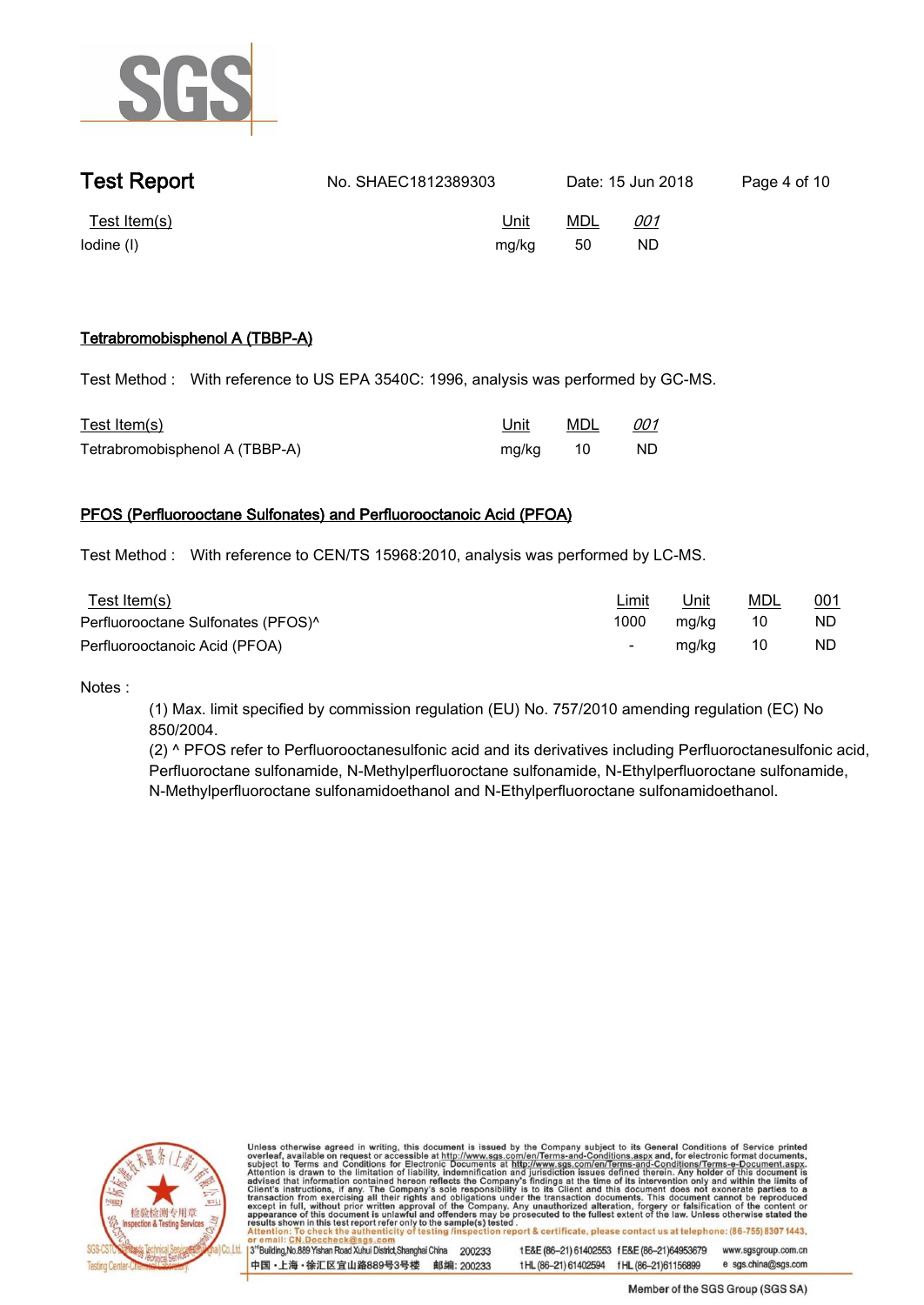

**Test Report. No. SHAEC1812389303 Date: 15 Jun 2018. Page 5 of 10.**

### **ATTACHMENTS**

# **Pb/Cd/Hg/Cr6+/PBBs/PBDEs Testing Flow Chart**

1) Name of the person who made testing: Meria Jin/Gary Xu/ Xiaolong Yang/Sielina Song

2) Name of the person in charge of testing: Jan Shi/Myra Ma/Luna Xu/Shara Wang

3) These samples were dissolved totally by pre-conditioning method according to below flow chart.

( $Cr<sup>6+</sup>$  and PBBs/PBDEs test method excluded)





Unless otherwise agreed in writing, this document is issued by the Company subject to its General Conditions of Service printed overleaf, available on request or accessible at http://www.sgs.com/en/Terms-and-Conditions.asp ion report & certificate, please contact us at telephone: (86-755) 8307 1443, esting/ins

13<sup>rd</sup> Building, No.889 Yishan Road Xuhui District, Shanghai China 200233 中国·上海·徐汇区宜山路889号3号楼 邮编: 200233 t E&E (86-21) 61402553 f E&E (86-21)64953679 www.sgsgroup.com.cn t HL (86-21) 61402594 f HL (86-21)61156899

e sgs.china@sgs.com Member of the SGS Group (SGS SA)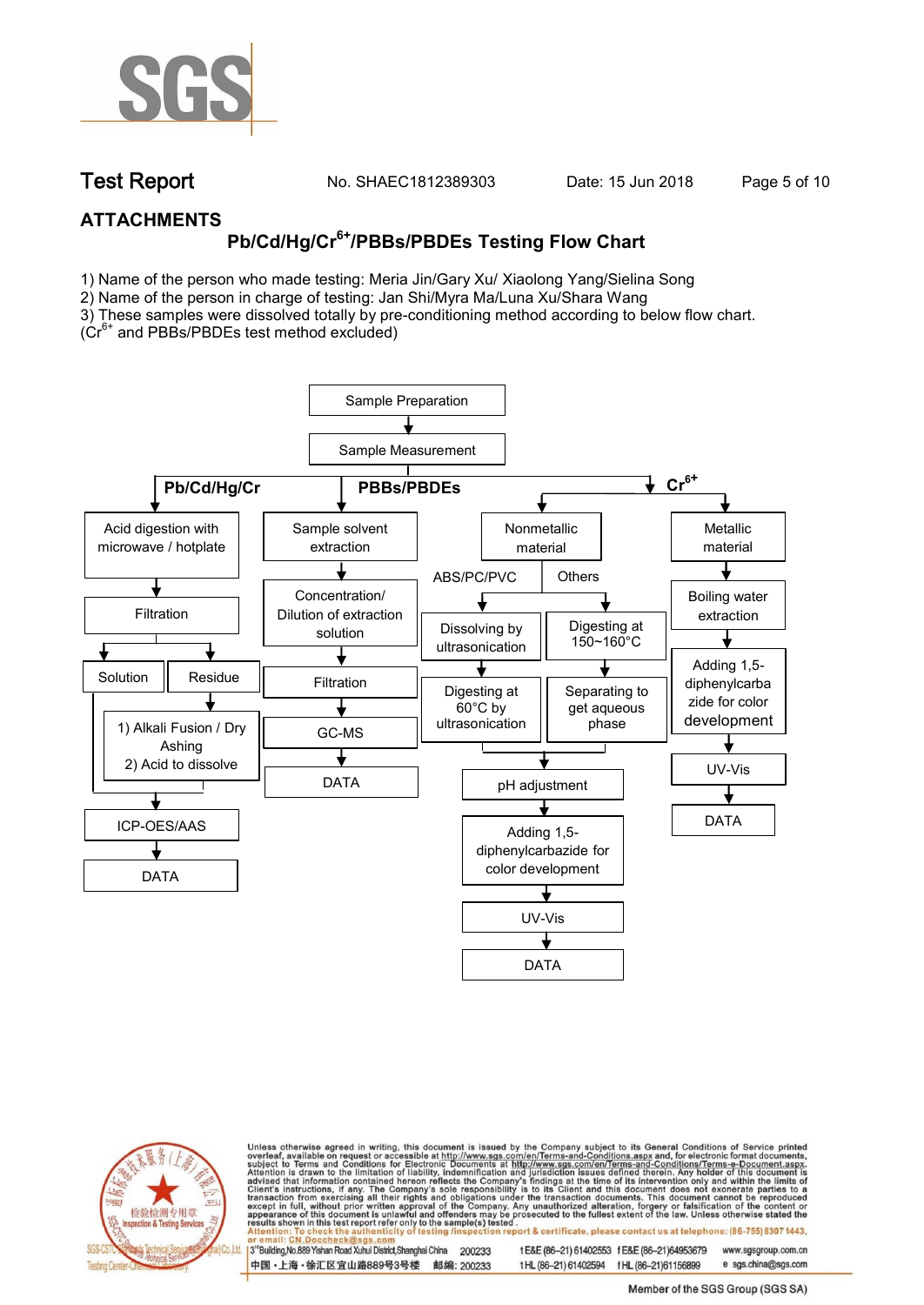

**Test Report. No. SHAEC1812389303 Date: 15 Jun 2018. Page 6 of 10.**

## **ATTACHMENTS**

### **Phthalates Testing Flow Chart**

- 1) Name of the person who made testing: Sherlock Gao
- 2) Name of the person in charge of testing: Jessy Huang





Unless otherwise agreed in writing, this document is issued by the Company subject to its General Conditions of Service printed overleaf, available on request or accessible at http://www.sgs.com/en/Terms-and-Conditions.asp

3<sup>rd</sup>Building, No.889 Yishan Road Xuhui District, Shanghai China 200233 中国·上海·徐汇区宜山路889号3号楼 邮编: 200233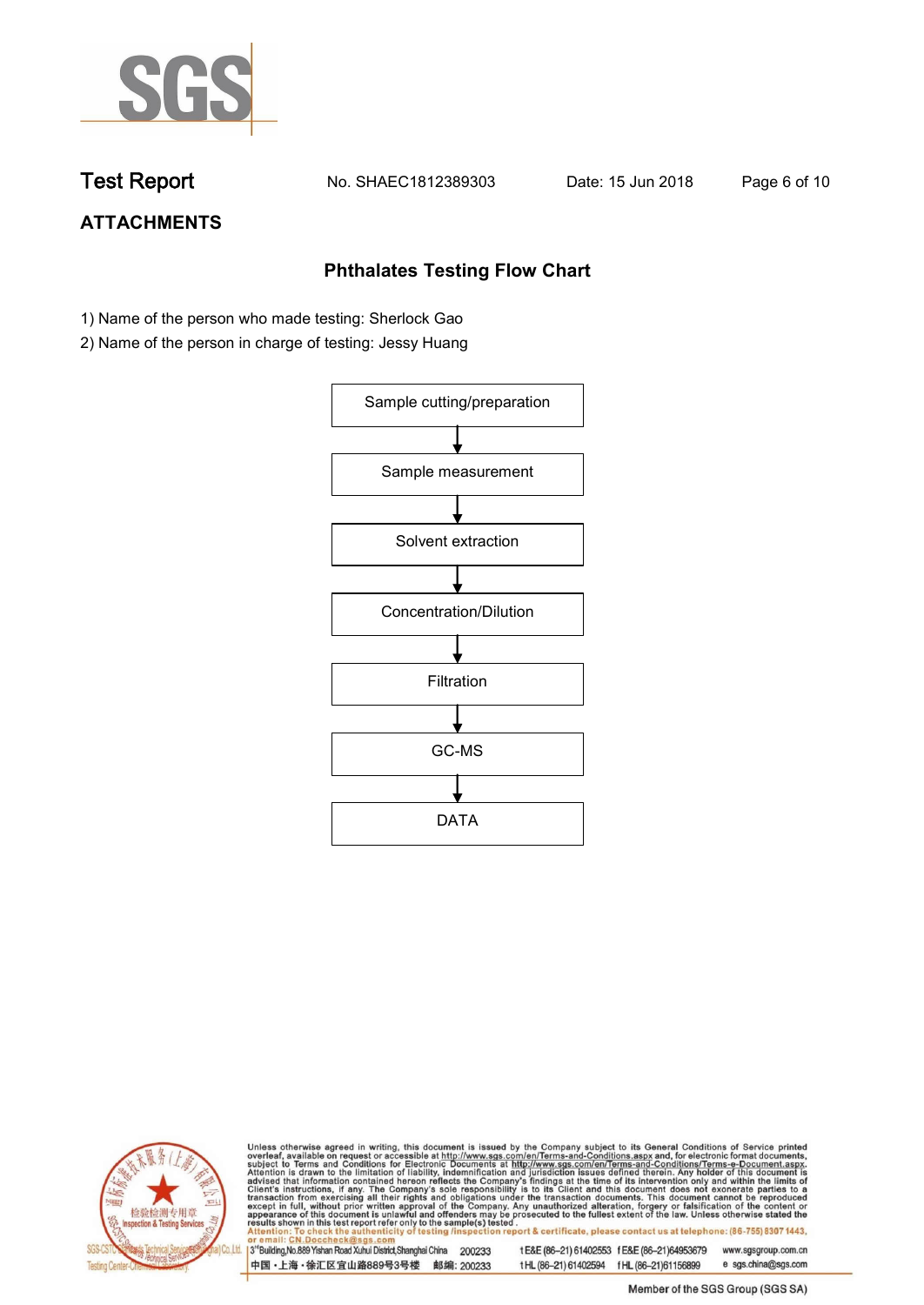

**Test Report. No. SHAEC1812389303 Date: 15 Jun 2018. Page 7 of 10.**

## **ATTACHMENTS**

### **Halogen Testing (oxygen bomb) Flow Chart**

- 1) Name of the person who made testing: Kevin Xu
- 2) Name of the person in charge of testing: Sisily Yin





Unless otherwise agreed in writing, this document is issued by the Company subject to its General Conditions of Service printed overleaf, available on request or accessible at http://www.sgs.com/en/Terms-and-Conditions.asp

3<sup>rd</sup>Building, No.889 Yishan Road Xuhui District, Shanghai China 200233 中国·上海·徐汇区宜山路889号3号楼 邮编: 200233 t E&E (86-21) 61402553 f E&E (86-21)64953679 www.sgsgroup.com.cn

t HL (86-21) 61402594 f HL (86-21) 61156899 e sgs.china@sgs.com Member of the SGS Group (SGS SA)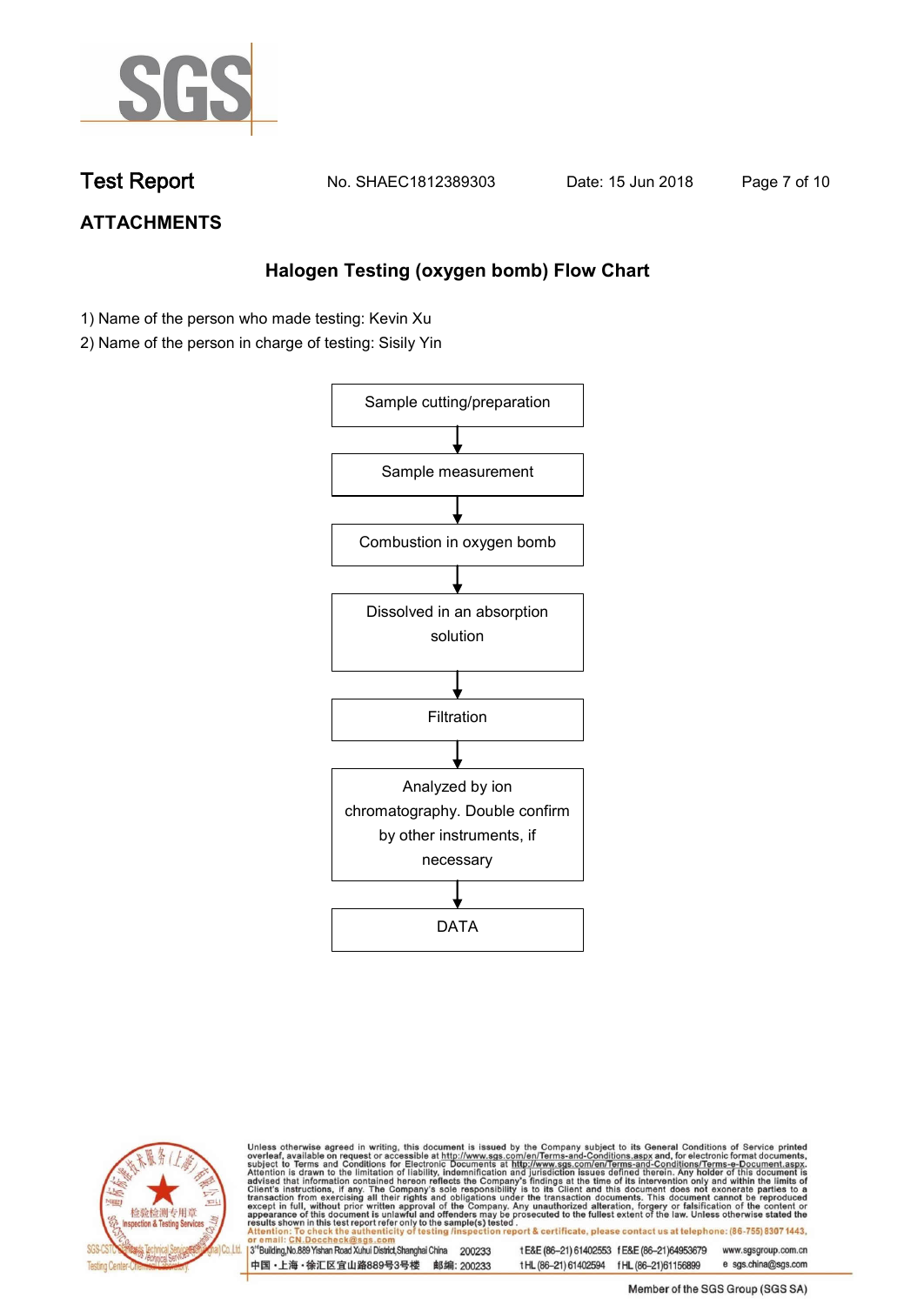

**Test Report. No. SHAEC1812389303 Date: 15 Jun 2018. Page 8 of 10.**

## **ATTACHMENTS**

### **PFOS/PFOA Testing Flow Chart**

- 1) Name of the person who made testing: Richer Yu
- 2) Name of the person in charge of testing: Jessy Huang





Unless otherwise agreed in writing, this document is issued by the Company subject to its General Conditions of Service printed overleaf, available on request or accessible at http://www.sgs.com/en/Terms-and-Conditions.asp

3<sup>rd</sup>Building, No.889 Yishan Road Xuhui District, Shanghai China 200233 中国·上海·徐汇区宜山路889号3号楼 邮编: 200233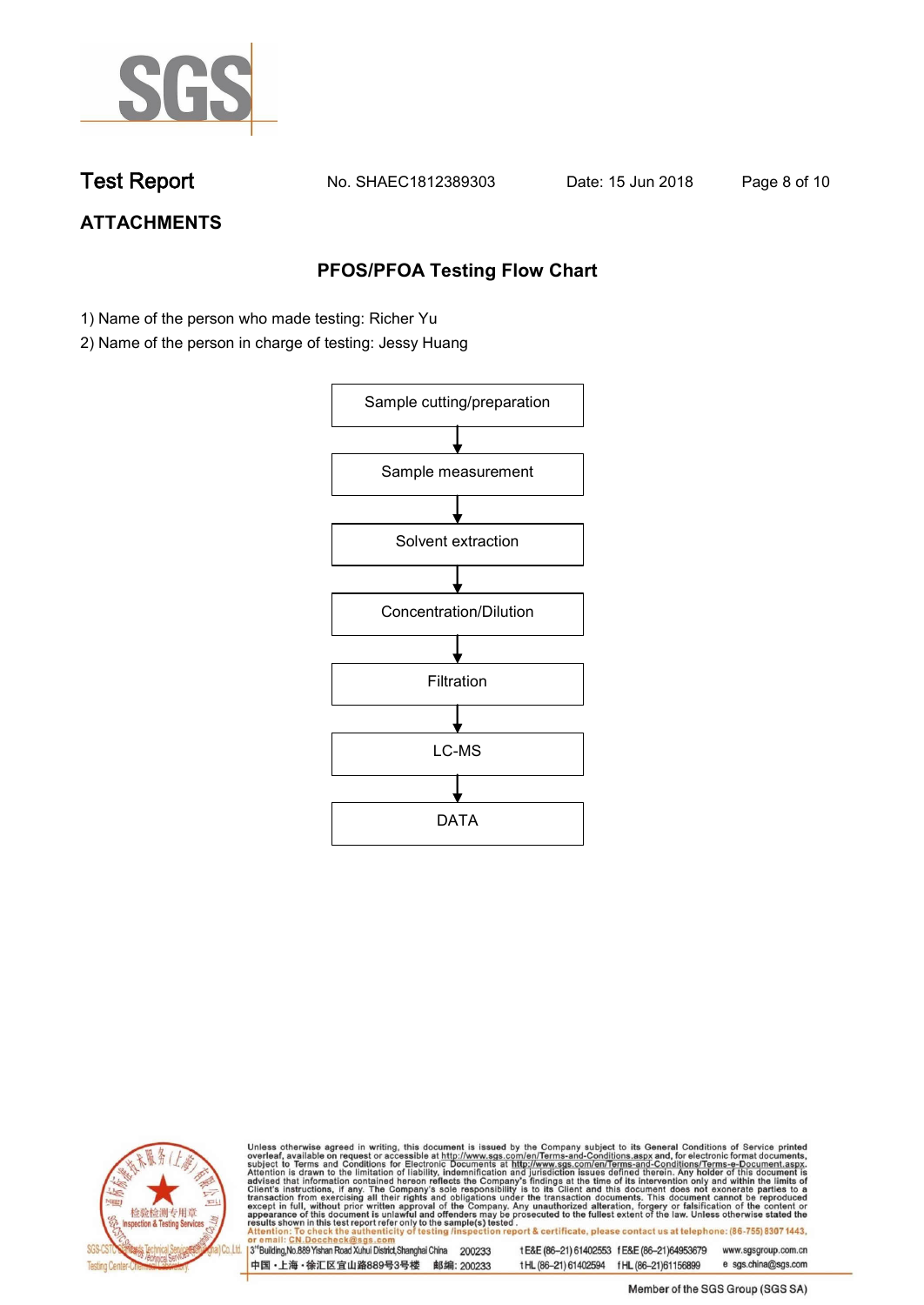

**Test Report. No. SHAEC1812389303 Date: 15 Jun 2018. Page 9 of 10.**

## **ATTACHMENTS**

### **TBBP-A Testing Flow Chart**

- 1) Name of the person who made testing: Gary Xu
- 2) Name of the person in charge of testing: Myra ma





Unless otherwise agreed in writing, this document is issued by the Company subject to its General Conditions of Service printed overleaf, available on request or accessible at http://www.sgs.com/en/Terms-and-Conditions.asp

3<sup>rd</sup>Building, No.889 Yishan Road Xuhui District, Shanghai China 200233 中国·上海·徐汇区宜山路889号3号楼 邮编: 200233